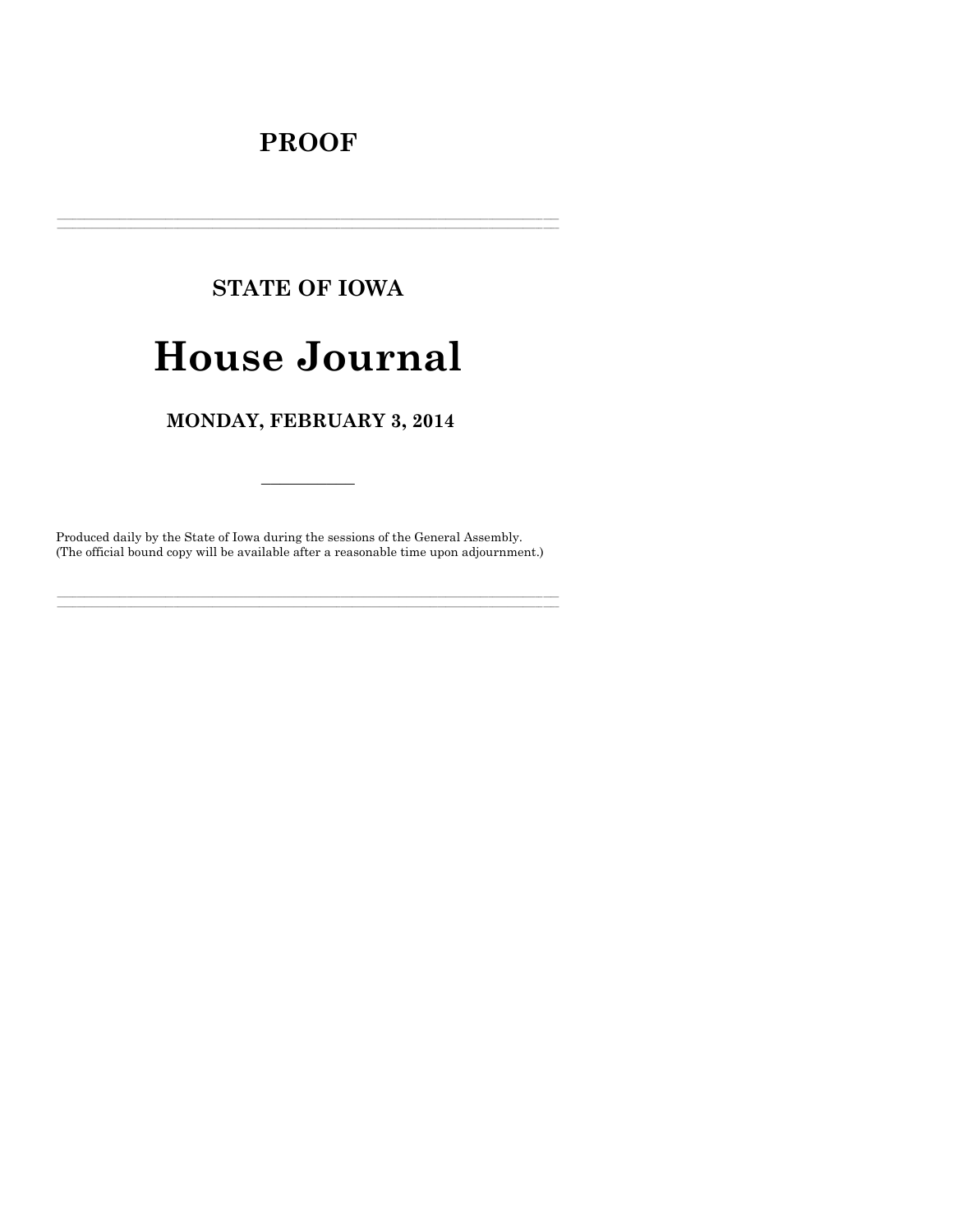# **JOURNAL OF THE HOUSE**

Twenty-second Calendar Day - Fourteenth Session Day

Hall of the House of Representatives Des Moines, Iowa, Monday, February 3, 2014

The House met pursuant to adjournment at 1:01 p.m., Speaker Paulsen in the chair.

Prayer was offered by Representative Rayhons of Hancock County.

# PLEDGE OF ALLEGIANCE

The Pledge of Allegiance was led by Brett DuBois, Page from Des Moines.

The Journal of Friday, January 31, 2014, was approved.

On motion by Upmeyer of Cerro Gordo, the House was recessed at 1:10 p.m., until 5:00 p.m.

## AFTERNOON SESSION

The House reconvened at 5:46 p.m., Windschitl of Harrison in the chair.

#### INTRODUCTION OF BILLS

**[House Joint Resolution 2002,](http://coolice.legis.iowa.gov/Cool-ICE/default.asp?Category=billinfo&Service=Billbook&frame=1&GA=85&hbill=HJR2002)** by Heartsill, Riding, Moore, Schultz, Shaw, and R. Taylor, a joint resolution proposing an amendment to the Constitution of the State of Iowa limiting terms of service for members of the general assembly, the lieutenant governor, and the governor.

Read first time and referred to committee on **State Government.**

**[House File 2094,](http://coolice.legis.iowa.gov/Cool-ICE/default.asp?Category=billinfo&Service=Billbook&frame=1&GA=85&hbill=HF2094)** by committee on Judiciary, a bill for an act reducing the statute of repose period in a case arising out of the unsafe or defective condition of an improvement to real property and including applicability provisions.

Read first time and placed on the **calendar.**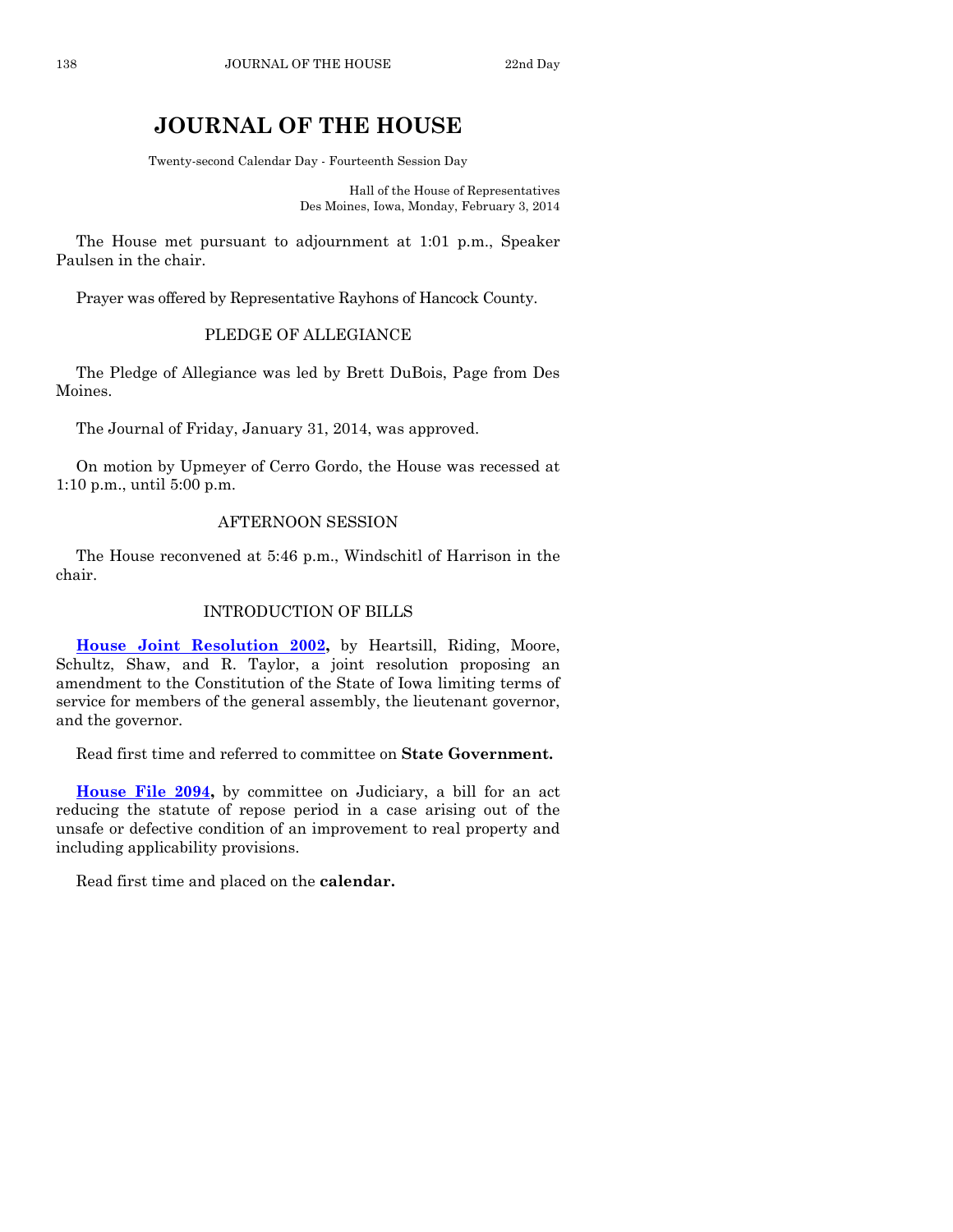**[House File 2095,](http://coolice.legis.iowa.gov/Cool-ICE/default.asp?Category=billinfo&Service=Billbook&frame=1&GA=85&hbill=HF2095)** by Mascher, Ruff, Hunter, Murphy, Staed, Jacoby, Kearns, Stutsman, Lensing, Dunkel, Abdul-Samad, Cohoon, T. Taylor, Meyer, Bearinger, Ourth, Wolfe, Anderson, Thede, H. Miller, Gaines, Wessel-Kroeschell, Steckman, Winckler, Berry, Gaskill, Kajtazovic, Hanson, and Oldson, a bill for an act relating to the department on aging and providing an appropriation.

Read first time and referred to committee on **Appropriations.**

**[House File 2096,](http://coolice.legis.iowa.gov/Cool-ICE/default.asp?Category=billinfo&Service=Billbook&frame=1&GA=85&hbill=HF2096)** by Alons, Salmon, Sheets, Schultz, Fisher, Gassman, and Shaw, a bill for an act prohibiting certain health care coverage for elective abortions.

Read first time and referred to committee on **Human Resources.**

**[House File 2097,](http://coolice.legis.iowa.gov/Cool-ICE/default.asp?Category=billinfo&Service=Billbook&frame=1&GA=85&hbill=HF2097)** by Pettengill, a bill for an act relating to community-directed attendant care requirements, and including effective, retroactive, and applicability date provisions.

Read first time and referred to committee on **Human Resources.**

**[House File 2098,](http://coolice.legis.iowa.gov/Cool-ICE/default.asp?Category=billinfo&Service=Billbook&frame=1&GA=85&hbill=HF2098)** by Heartsill, Sheets, Alons, Salmon, Schultz, Windschitl, Gassman, and Hess, a bill for an act establishing a civil cause of action for physical injury or emotional distress resulting from an abortion.

Read first time and referred to committee on **Judiciary.**

**[House File 2099,](http://coolice.legis.iowa.gov/Cool-ICE/default.asp?Category=billinfo&Service=Billbook&frame=1&GA=85&hbill=HF2099)** by Forristall, a bill for an act relating to the method of collecting property taxes by a county treasurer and including applicability provisions.

Read first time and referred to committee on **Local Government.**

**[House File 2100,](http://coolice.legis.iowa.gov/Cool-ICE/default.asp?Category=billinfo&Service=Billbook&frame=1&GA=85&hbill=HF2100)** by Kelley, a bill for an act establishing a tornado resistance infrastructure program, making an appropriation, and including effective date provisions.

Read first time and referred to committee on **State Government.**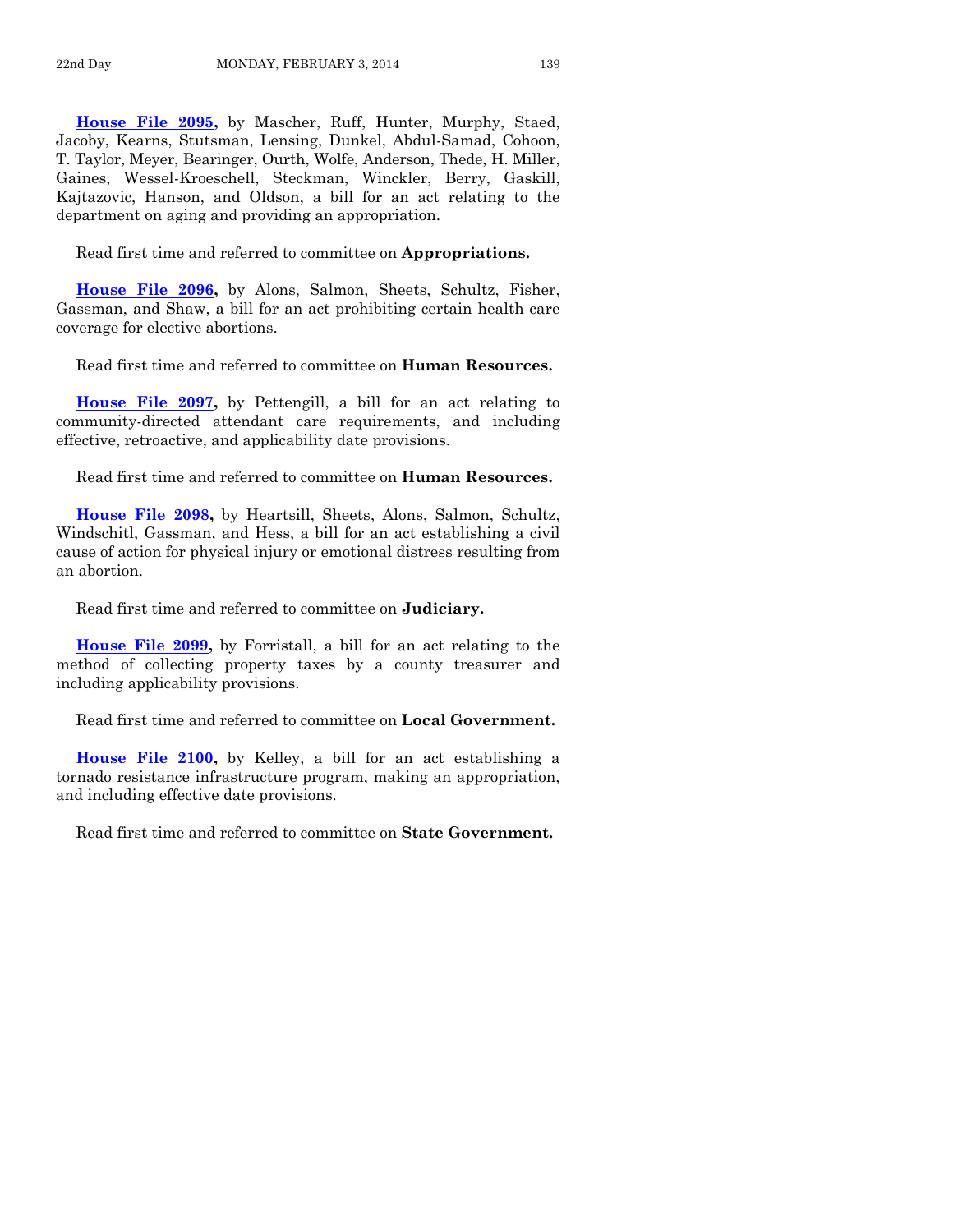**[House File 2101,](http://coolice.legis.iowa.gov/Cool-ICE/default.asp?Category=billinfo&Service=Billbook&frame=1&GA=85&hbill=HF2101)** by Byrnes, a bill for an act providing an exemption from registration fees for certain new completed motor vehicles purchased by an equipment dealer for modification and resale.

Read first time and referred to committee on **Transportation.**

**[House File 2102,](http://coolice.legis.iowa.gov/Cool-ICE/default.asp?Category=billinfo&Service=Billbook&frame=1&GA=85&hbill=HF2102)** by Murphy, a bill for an act relating to the water pollution control works revolving loan fund and making appropriations.

Read first time and referred to committee on **Appropriations.**

**[House File 2103,](http://coolice.legis.iowa.gov/Cool-ICE/default.asp?Category=billinfo&Service=Billbook&frame=1&GA=85&hbill=HF2103)** by Dolecheck, a bill for an act relating to supplementary weighting for shared operational functions of school districts and including effective date provisions.

Read first time and referred to committee on **Education.**

**[House File 2104,](http://coolice.legis.iowa.gov/Cool-ICE/default.asp?Category=billinfo&Service=Billbook&frame=1&GA=85&hbill=HF2104)** by Steckman, Oldson, Staed, Murphy, Stutsman, Ruff, Hall, Dawson, Lundby, Kelley, Kajtazovic, Prichard, Abdul-Samad, Kearns, Wessel-Kroeschell, Gaines, Thede, Anderson, Wolfe, Ourth, Bearinger, T. Taylor, Mascher, M. Smith, Hanson, and Running-Marquardt, a bill for an act relating to the determination of preschool budget enrollment for the statewide preschool program and including effective date and applicability provisions.

Read first time and referred to committee on **Education.**

**[House File 2105,](http://coolice.legis.iowa.gov/Cool-ICE/default.asp?Category=billinfo&Service=Billbook&frame=1&GA=85&hbill=HF2105)** by Staed, M. Smith, Abdul-Samad, Berry, Gaines, Anderson, Wolfe, Ourth, and T. Taylor, a bill for an act relating to academic indicators for students.

Read first time and referred to committee on **Education.**

**[House File 2106,](http://coolice.legis.iowa.gov/Cool-ICE/default.asp?Category=billinfo&Service=Billbook&frame=1&GA=85&hbill=HF2106)** by Heddens, Heaton, Kaufmann, Byrnes, Oldson, M. Smith, Mascher, Meyer, Staed, T. Taylor, Bearinger, Ourth, Winckler, Berry, Gaskill, Abdul-Samad, Kajtazovic, Ruff, Hanson, Wood, Dawson, Murphy, Lensing, Hunter, Lykam, Sheets, Gassman, Hall, Stutsman, Stanerson, and Moore, a bill for an act relating to elder abuse and providing penalties.

Read first time and referred to committee on **Judiciary.**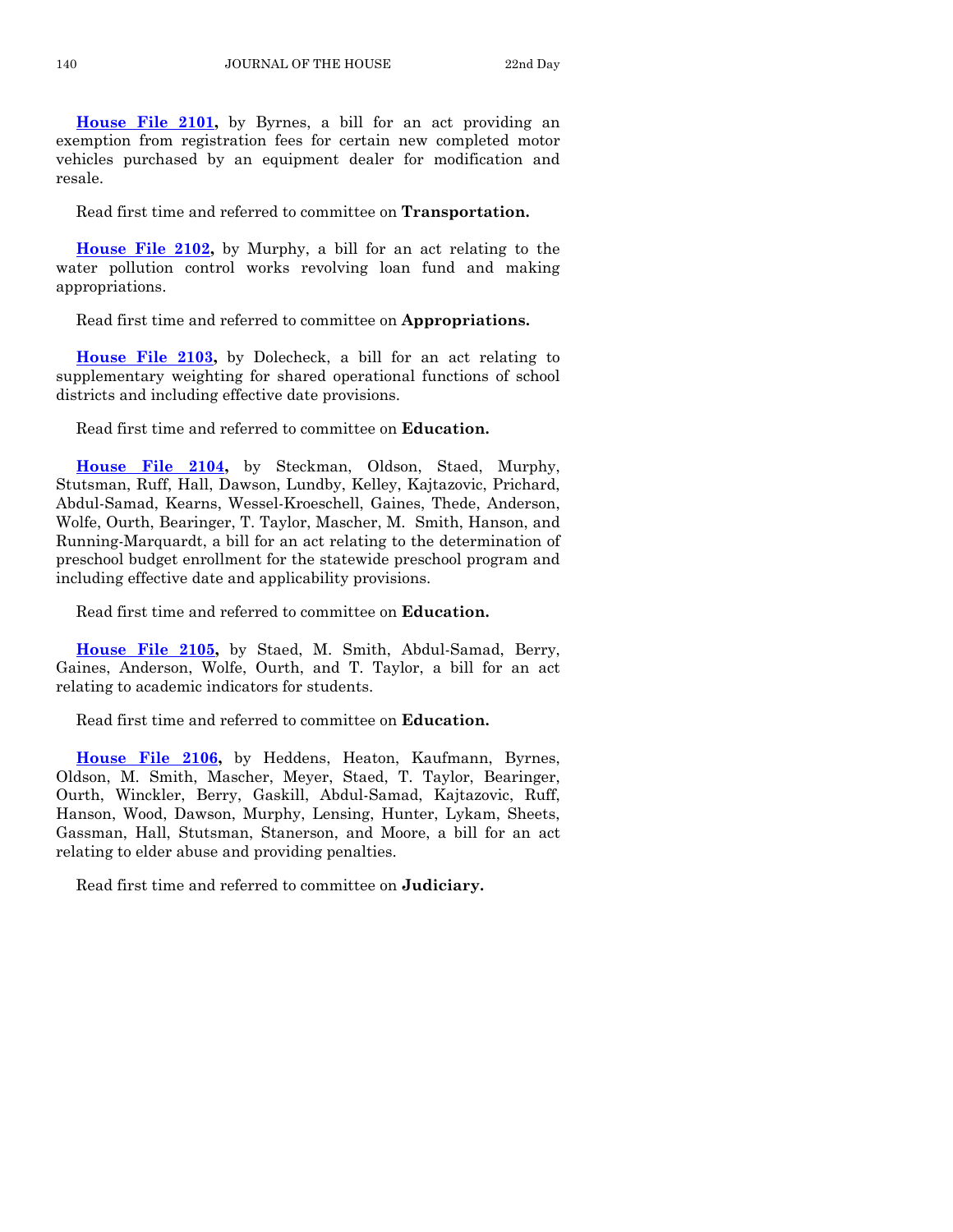**[House File 2107,](http://coolice.legis.iowa.gov/Cool-ICE/default.asp?Category=billinfo&Service=Billbook&frame=1&GA=85&hbill=HF2107)** by Pettengill, a bill for an act relating to veterans affairs by expanding the definition of veteran.

Read first time and referred to committee on **Veterans Affairs.**

**[House File 2108,](http://coolice.legis.iowa.gov/Cool-ICE/default.asp?Category=billinfo&Service=Billbook&frame=1&GA=85&hbill=HF2108)** by committee on Judiciary, a bill for an act relating to property tax assessment and taxation by modifying requirements relating to property assessment notices and equalization order notices and including applicability provisions.

Read first time and placed on the **calendar.**

**[House File 2109,](http://coolice.legis.iowa.gov/Cool-ICE/default.asp?Category=billinfo&Service=Billbook&frame=1&GA=85&hbill=HF2109)** by committee on Commerce, a bill for an act relating to vapor products and alternative nicotine products, and providing penalties.

Read first time and placed on the **calendar.**

#### SPONSOR WITHDRAWN

Lensing of Johnson requested to be withdrawn as a sponsor of [House File 2055.](http://coolice.legis.iowa.gov/Cool-ICE/default.asp?Category=billinfo&Service=Billbook&frame=1&GA=85&hbill=HF2055)

## HOUSE STUDY BILL COMMITTEE ASSIGNMENTS

#### **[H.S.B. 590](http://coolice.legis.iowa.gov/Cool-ICE/default.asp?Category=billinfo&Service=Billbook&frame=1&GA=85&hbill=HSB590) Commerce**

Exempting internet protocol-enabled service and voice over internet protocol service from specified regulatory authority.

#### **[H.S.B. 591](http://coolice.legis.iowa.gov/Cool-ICE/default.asp?Category=billinfo&Service=Billbook&frame=1&GA=85&hbill=HSB591) Economic Growth**

Relating to the administration of certain economic development programs by the economic development authority and including effective date and retroactive applicability provisions.

## **[H.S.B. 592](http://coolice.legis.iowa.gov/Cool-ICE/default.asp?Category=billinfo&Service=Billbook&frame=1&GA=85&hbill=HSB592) Education**

Relating to core content standards, assessments, curricula relating to student academic progress, and to the collection of and access to student data.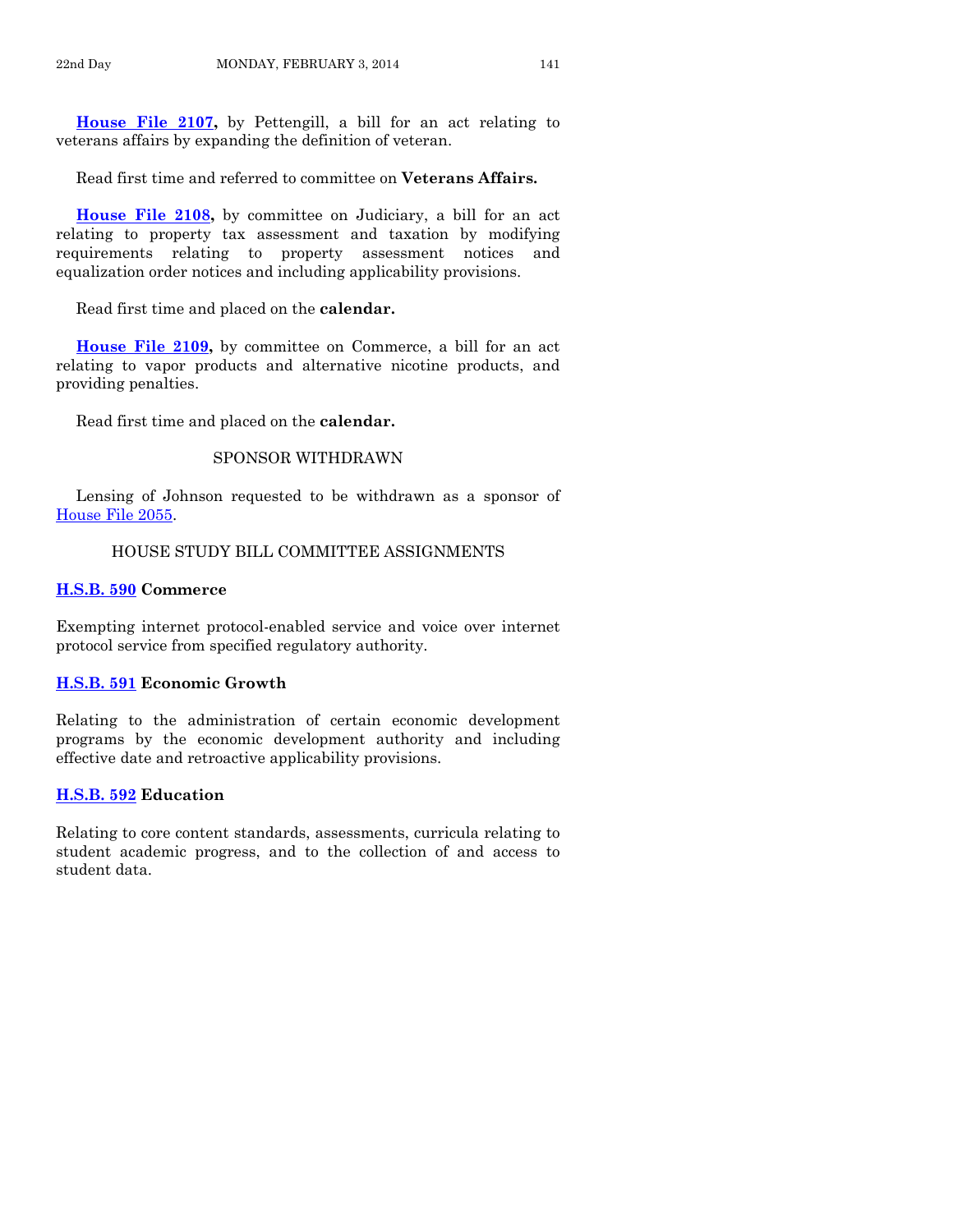# **[H.S.B. 593](http://coolice.legis.iowa.gov/Cool-ICE/default.asp?Category=billinfo&Service=Billbook&frame=1&GA=85&hbill=HSB593) Judiciary**

Enhancing the penalties for an assault on a transit driver.

# **[H.S.B. 594](http://coolice.legis.iowa.gov/Cool-ICE/default.asp?Category=billinfo&Service=Billbook&frame=1&GA=85&hbill=HSB594) Local Government**

Restricting the regulatory authority of the Iowa utilities board with regard to the deposit and debt collection policies of municipal utilities.

# **[H.S.B. 595](http://coolice.legis.iowa.gov/Cool-ICE/default.asp?Category=billinfo&Service=Billbook&frame=1&GA=85&hbill=HSB595) Public Safety**

Establishing a mass notification and emergency messaging system fund.

# **[H.S.B. 596](http://coolice.legis.iowa.gov/Cool-ICE/default.asp?Category=billinfo&Service=Billbook&frame=1&GA=85&hbill=HSB596) Transportation**

Relating to driving on a roadway laned for traffic, and making penalties applicable.

# **[H.S.B. 597](http://coolice.legis.iowa.gov/Cool-ICE/default.asp?Category=billinfo&Service=Billbook&frame=1&GA=85&hbill=HSB597) Transportation**

Relating to matters under the purview of the department of transportation.

# **[H.S.B. 598](http://coolice.legis.iowa.gov/Cool-ICE/default.asp?Category=billinfo&Service=Billbook&frame=1&GA=85&hbill=HSB598) Judiciary**

Relating to the definition of person for the purposes of survival of causes of action.

# **[H.S.B. 599](http://coolice.legis.iowa.gov/Cool-ICE/default.asp?Category=billinfo&Service=Billbook&frame=1&GA=85&hbill=HSB599) Judiciary**

Requiring recording of claims involving mineral rights in real estate owned by another person and providing for loss of mineral rights if a claim is not timely recorded.

# **[H.S.B. 600](http://coolice.legis.iowa.gov/Cool-ICE/default.asp?Category=billinfo&Service=Billbook&frame=1&GA=85&hbill=HSB600) Judiciary**

Relating to certain corporations organized prior to July 1, 1971, by eliminating requirements relating to publication.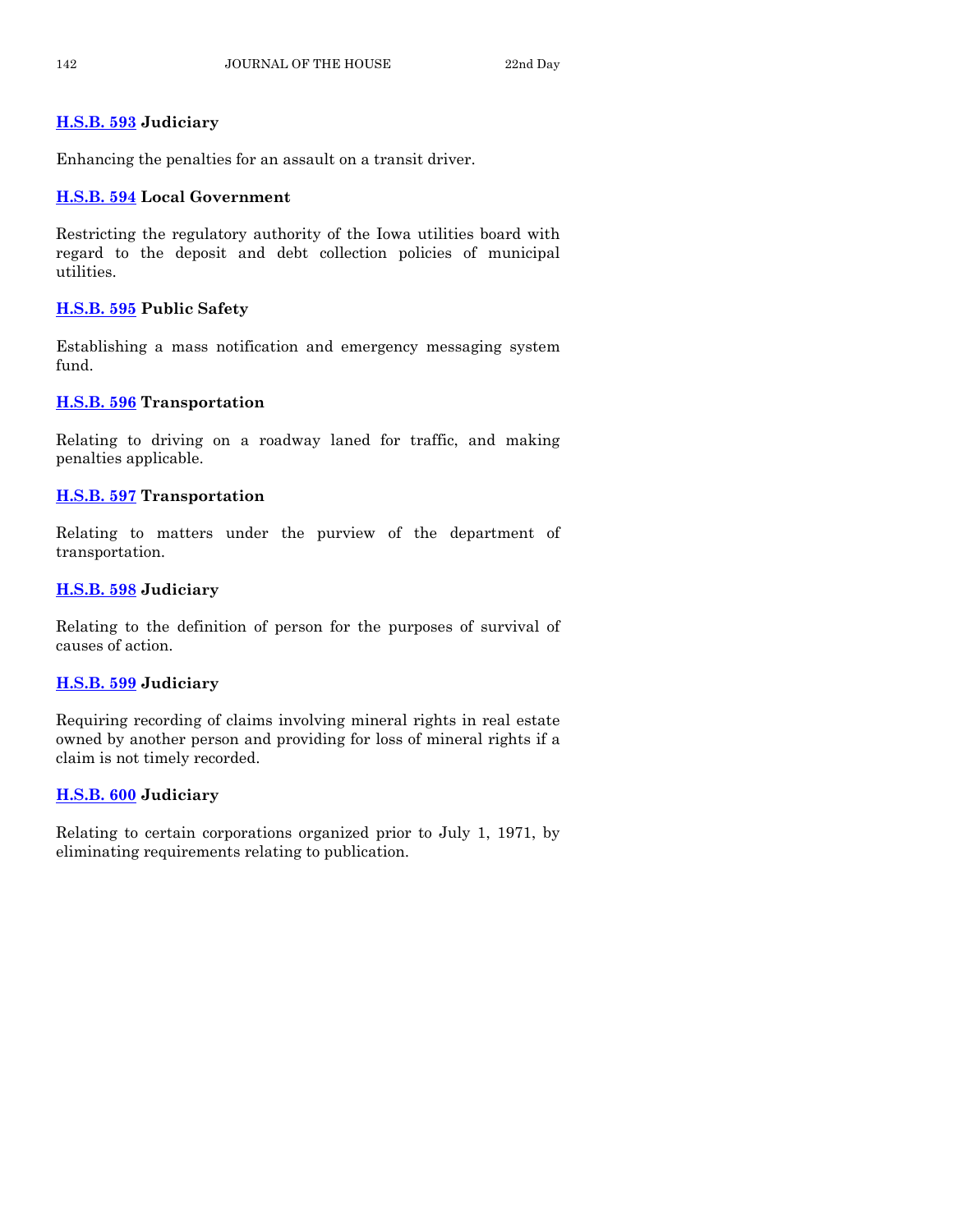# **[H.S.B. 601](http://coolice.legis.iowa.gov/Cool-ICE/default.asp?Category=billinfo&Service=Billbook&frame=1&GA=85&hbill=HSB601) Labor**

Relating to conformity with federal law concerning the voluntary shared work program under the state unemployment insurance law and including applicability provisions.

#### **[H.S.B. 602](http://coolice.legis.iowa.gov/Cool-ICE/default.asp?Category=billinfo&Service=Billbook&frame=1&GA=85&hbill=HSB602) Local Government**

Relating to customer choice regarding the installation of certain public utility meters.

#### **[H.S.B. 603](http://coolice.legis.iowa.gov/Cool-ICE/default.asp?Category=billinfo&Service=Billbook&frame=1&GA=85&hbill=HSB603) Local Government**

Relating to vital records by increasing fees for certified copies of marriage certificates.

#### **[H.S.B. 604](http://coolice.legis.iowa.gov/Cool-ICE/default.asp?Category=billinfo&Service=Billbook&frame=1&GA=85&hbill=HSB604) Local Government**

Relating to county recorder duties, fees, and recordkeeping.

# **[H.S.B. 605](http://coolice.legis.iowa.gov/Cool-ICE/default.asp?Category=billinfo&Service=Billbook&frame=1&GA=85&hbill=HSB605) Local Government**

Relating to certain state and local government activities related to vehicle registrations and levee and drainage districts.

#### **[H.S.B. 606](http://coolice.legis.iowa.gov/Cool-ICE/default.asp?Category=billinfo&Service=Billbook&frame=1&GA=85&hbill=HSB606) State Government**

Relating to the administration and operation of the Iowa communications network.

#### **[H.S.B. 607](http://coolice.legis.iowa.gov/Cool-ICE/default.asp?Category=billinfo&Service=Billbook&frame=1&GA=85&hbill=HSB607) Education**

Relating to requirements for the enactment of the state percent of growth and the categorical state percent of growth and including applicability provisions.

# SUBCOMMITTEE ASSIGNMENTS

#### **[House File 2035](http://coolice.legis.iowa.gov/Cool-ICE/default.asp?Category=billinfo&Service=Billbook&frame=1&GA=85&hbill=HF2035)**

Commerce: Cownie, Chair; Hall and Soderberg.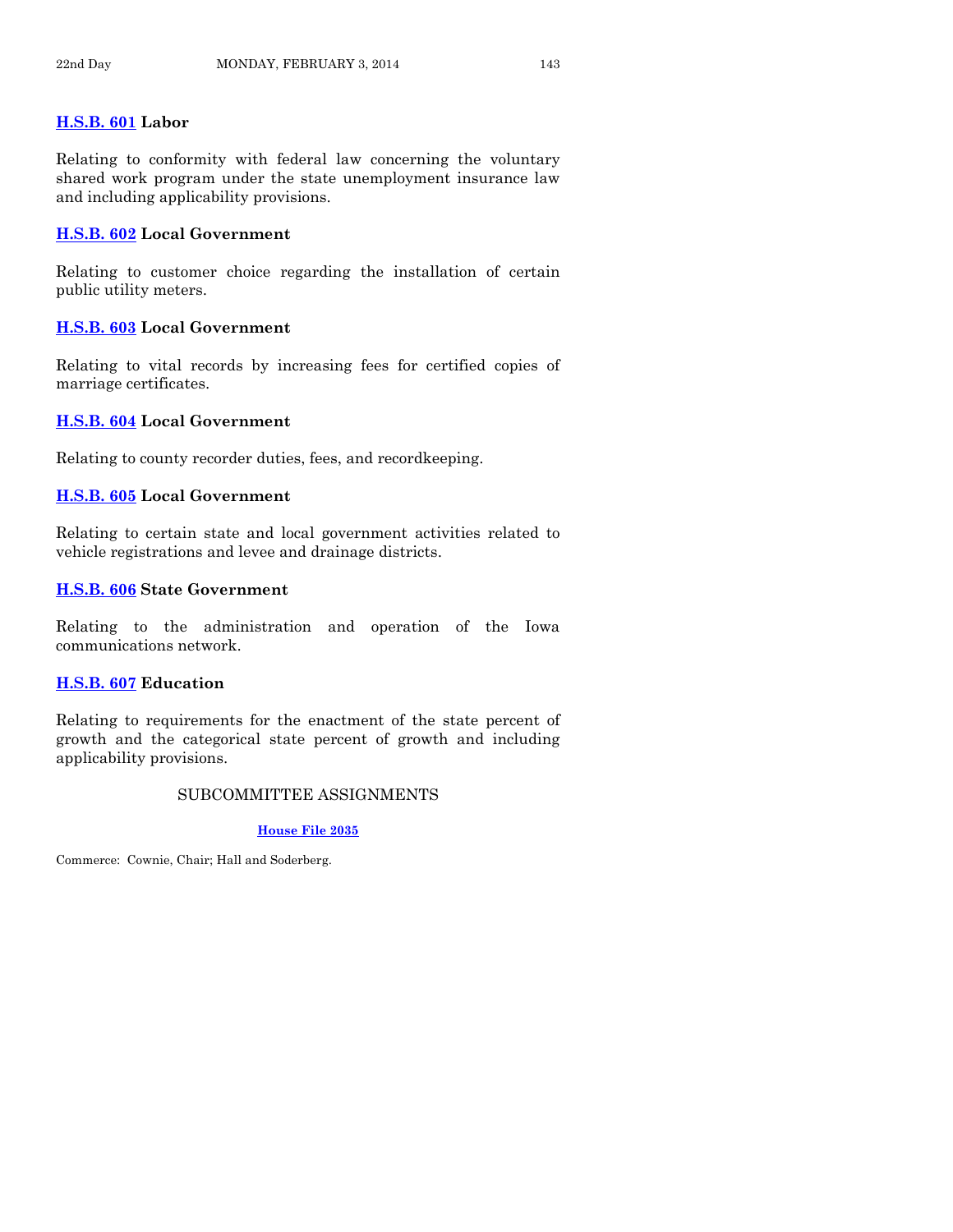#### **[House File 2046](http://coolice.legis.iowa.gov/Cool-ICE/default.asp?Category=billinfo&Service=Billbook&frame=1&GA=85&hbill=HF2046)**

Commerce: Cownie, Chair; Hall and Soderberg.

#### **[House File 2047](http://coolice.legis.iowa.gov/Cool-ICE/default.asp?Category=billinfo&Service=Billbook&frame=1&GA=85&hbill=HF2047)**

Commerce: Cownie, Chair; Hall and Soderberg.

#### **[House File 2075](http://coolice.legis.iowa.gov/Cool-ICE/default.asp?Category=billinfo&Service=Billbook&frame=1&GA=85&hbill=HF2075)**

Appropriations: Watts, Chair; Bearinger and Highfill.

#### **[House File 2077](http://coolice.legis.iowa.gov/Cool-ICE/default.asp?Category=billinfo&Service=Billbook&frame=1&GA=85&hbill=HF2077)**

Appropriations: Drake, Chair; Deyoe and Jacoby.

#### **[House File 2080](http://coolice.legis.iowa.gov/Cool-ICE/default.asp?Category=billinfo&Service=Billbook&frame=1&GA=85&hbill=HF2080)**

Human Resources: Forristall, Chair; Dawson and Fry.

#### **[House File 2082](http://coolice.legis.iowa.gov/Cool-ICE/default.asp?Category=billinfo&Service=Billbook&frame=1&GA=85&hbill=HF2082)**

Human Resources: Hess, Chair; Dawson and Fry.

#### **[House File 2083](http://coolice.legis.iowa.gov/Cool-ICE/default.asp?Category=billinfo&Service=Billbook&frame=1&GA=85&hbill=HF2083)**

State Government: Bacon, Chair; Grassley and Mascher.

# **[House File 2086](http://coolice.legis.iowa.gov/Cool-ICE/default.asp?Category=billinfo&Service=Billbook&frame=1&GA=85&hbill=HF2086)**

State Government: L. Miller, Chair; Mascher and Watts.

#### **[House File 2089](http://coolice.legis.iowa.gov/Cool-ICE/default.asp?Category=billinfo&Service=Billbook&frame=1&GA=85&hbill=HF2089)**

Education: Dolecheck, Chair; Fry and Ruff.

#### **[House File 2090](http://coolice.legis.iowa.gov/Cool-ICE/default.asp?Category=billinfo&Service=Billbook&frame=1&GA=85&hbill=HF2090)**

Education: Forristall, Chair; Mascher and Stanerson.

## **[House File 2091](http://coolice.legis.iowa.gov/Cool-ICE/default.asp?Category=billinfo&Service=Billbook&frame=1&GA=85&hbill=HF2091)**

Human Resources: Forristall, Chair; Fry and Winckler.

#### **[House File 2093](http://coolice.legis.iowa.gov/Cool-ICE/default.asp?Category=billinfo&Service=Billbook&frame=1&GA=85&hbill=HF2093)**

Judiciary: R. Olson, Chair; Hagenow and Hess.

#### **[Senate File 369](http://coolice.legis.iowa.gov/Cool-ICE/default.asp?Category=billinfo&Service=Billbook&frame=1&GA=85&hbill=SF369)**

Judiciary: Baltimore, Chair; Alons and Meyer.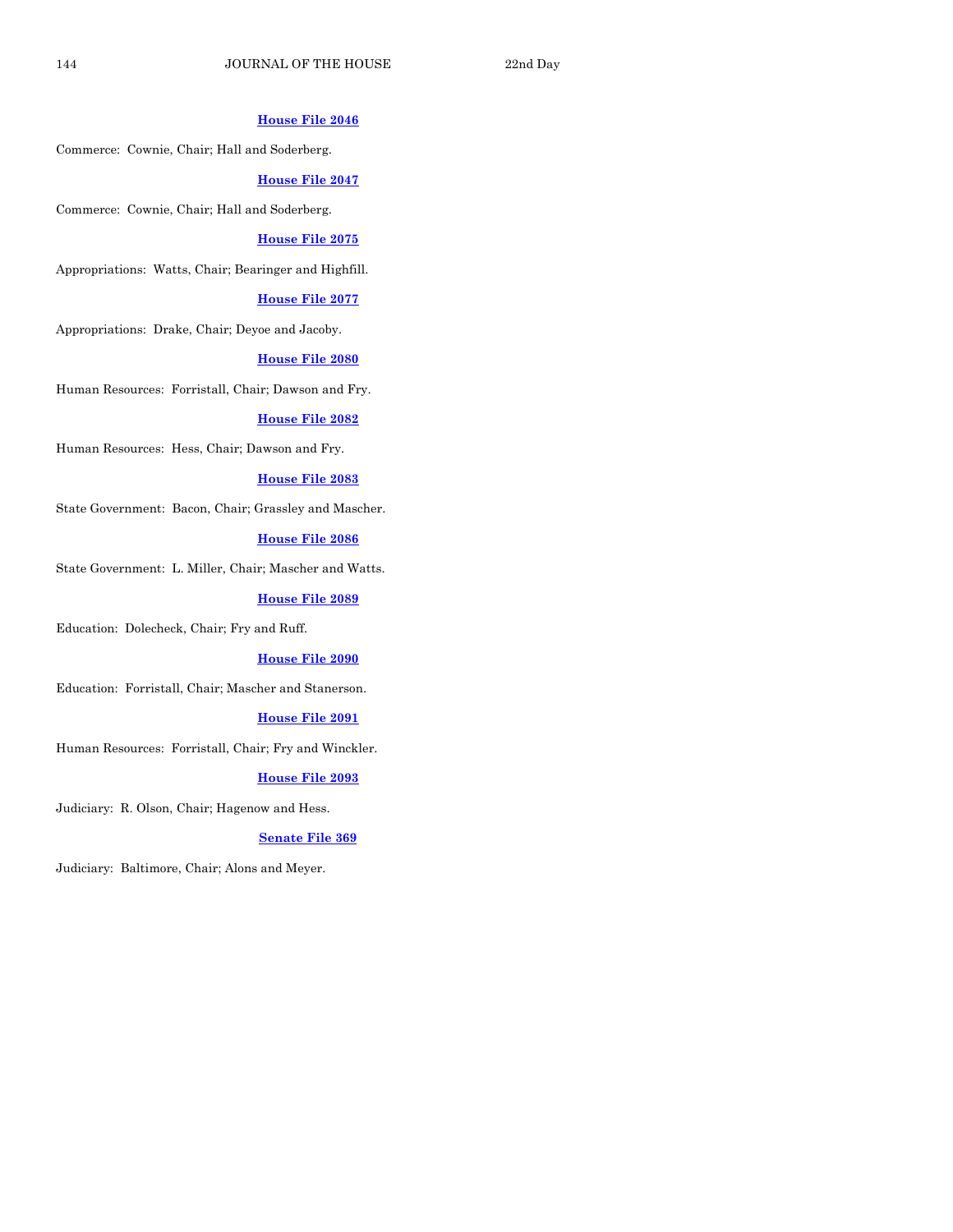# HOUSE STUDY BILL SUBCOMMITTEE ASSIGNMENTS

#### **[House Study Bill](http://coolice.legis.iowa.gov/Cool-ICE/default.asp?Category=billinfo&Service=Billbook&frame=1&GA=85&hbill=HSB563) 563**

Human Resources: R. Taylor, Chair; Abdul-Samad and Landon.

#### **[House Study Bill 585](http://coolice.legis.iowa.gov/Cool-ICE/default.asp?Category=billinfo&Service=Billbook&frame=1&GA=85&hbill=HSB585)**

Natural Resources: Highfill, Chair; Hanson and Rayhons.

#### **[House Study Bill 590](http://coolice.legis.iowa.gov/Cool-ICE/default.asp?Category=billinfo&Service=Billbook&frame=1&GA=85&hbill=HSB590)**

Commerce: R. Taylor, Chair; Kressig and Landon.

#### **[House Study Bill 592](http://coolice.legis.iowa.gov/Cool-ICE/default.asp?Category=billinfo&Service=Billbook&frame=1&GA=85&hbill=HSB592)**

Education: Jorgensen, Chair; Forristall and Winckler.

## **[House Study Bill 593](http://coolice.legis.iowa.gov/Cool-ICE/default.asp?Category=billinfo&Service=Billbook&frame=1&GA=85&hbill=HSB593)**

Judiciary: Hagenow, Chair; Dawson and Kaufmann.

#### **[House Study Bill 594](http://coolice.legis.iowa.gov/Cool-ICE/default.asp?Category=billinfo&Service=Billbook&frame=1&GA=85&hbill=HSB594)**

Local Government: Stanerson, Chair; Gassman and Wood.

# **[House Study Bill 595](http://coolice.legis.iowa.gov/Cool-ICE/default.asp?Category=billinfo&Service=Billbook&frame=1&GA=85&hbill=HSB595)**

Public Safety: Shaw, Chair; Anderson and Brandenburg.

#### COMMITTEE RECOMMENDATIONS

MR. SPEAKER: The Chief Clerk of the House respectfully reports that the following committee recommendations have been received and are on file in the office of the Chief Clerk:

## CARMINE BOAL Chief Clerk of the House

#### COMMITTEE ON COMMERCE

**Committee Bill** (Formerly [House Study Bill 517\)](http://coolice.legis.iowa.gov/Cool-ICE/default.asp?Category=billinfo&Service=Billbook&frame=1&GA=85&hbill=HSB517), modifying provisions applicable to the recording of a mortgage or deed of trust executed by a transmitting utility.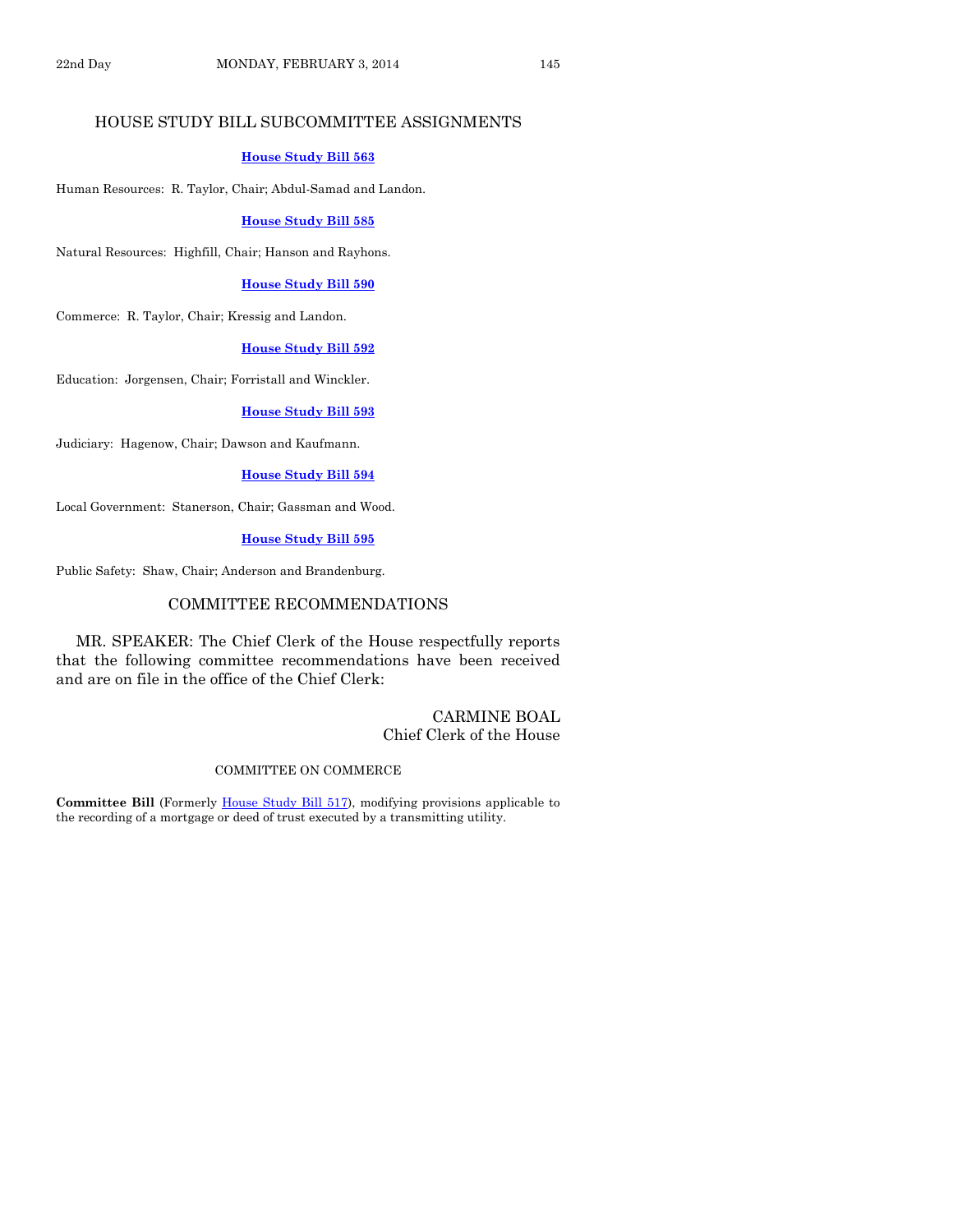Fiscal Note: **No**

Recommendation: **Amend and Do Pass** February 3, 2014.

**Committee Bill** (Formerly [House Study Bill 538\)](http://coolice.legis.iowa.gov/Cool-ICE/default.asp?Category=billinfo&Service=Billbook&frame=1&GA=85&hbill=HSB538), relating to matters under the purview of the banking division of the department of commerce.

Fiscal Note: **No**

Recommendation: **Amend and Do Pass** February 3, 2014.

Committee Bill (Formerly [House Study Bill 566\)](http://coolice.legis.iowa.gov/Cool-ICE/default.asp?Category=billinfo&Service=Billbook&frame=1&GA=85&hbill=HSB566), relating to vapor products and alternative nicotine products, providing penalties, and including effective date provisions.

Fiscal Note: **No**

Recommendation: **Amend and Do Pass** February 3, 2014.

#### COMMITTEE ON JUDICIARY

**Committee Bill** (Formerly [House Study](http://coolice.legis.iowa.gov/Cool-ICE/default.asp?Category=billinfo&Service=Billbook&frame=1&GA=85&hbill=HSB502) Bill 502), relating to the exclusion from the computation of net income for the individual income tax of net capital gains from the sale of a business and including retroactive applicability provisions.

Fiscal Note: **No**

Recommendation: **Amend and Do Pass** February 3, 2014.

**Committee Bill** (Formerly [House Study Bill 503\)](http://coolice.legis.iowa.gov/Cool-ICE/default.asp?Category=billinfo&Service=Billbook&frame=1&GA=85&hbill=HSB503), relating to the criminal offense of interference with official acts, and providing penalties.

Fiscal Note: **No**

Recommendation: **Do Pass** February 3, 2014.

Committee Bill (Formerly [House Study Bill 532\)](http://coolice.legis.iowa.gov/Cool-ICE/default.asp?Category=billinfo&Service=Billbook&frame=1&GA=85&hbill=HSB532), establishing the Gideon fellowship program in the office of the state public defender.

Fiscal Note: **No**

Recommendation: **Do Pass** February 3, 2014.

# RESOLUTION FILED

**[H.R. 104,](http://coolice.legis.iowa.gov/Cool-ICE/default.asp?Category=billinfo&Service=Billbook&frame=1&GA=85&hbill=HR104)** by Lofgren, Kelley, Rogers, Berry, Landon, Sheets, Thomas, H. Miller, Hanusa, Alons, Bearinger, Drake, Jorgensen, Moore, R. Taylor, Gaskill, Wood, Kaufmann, Ourth, Dunkel, Schultz, Gassman, Heddens, Deyoe, Jacoby, and Mascher, a resolution